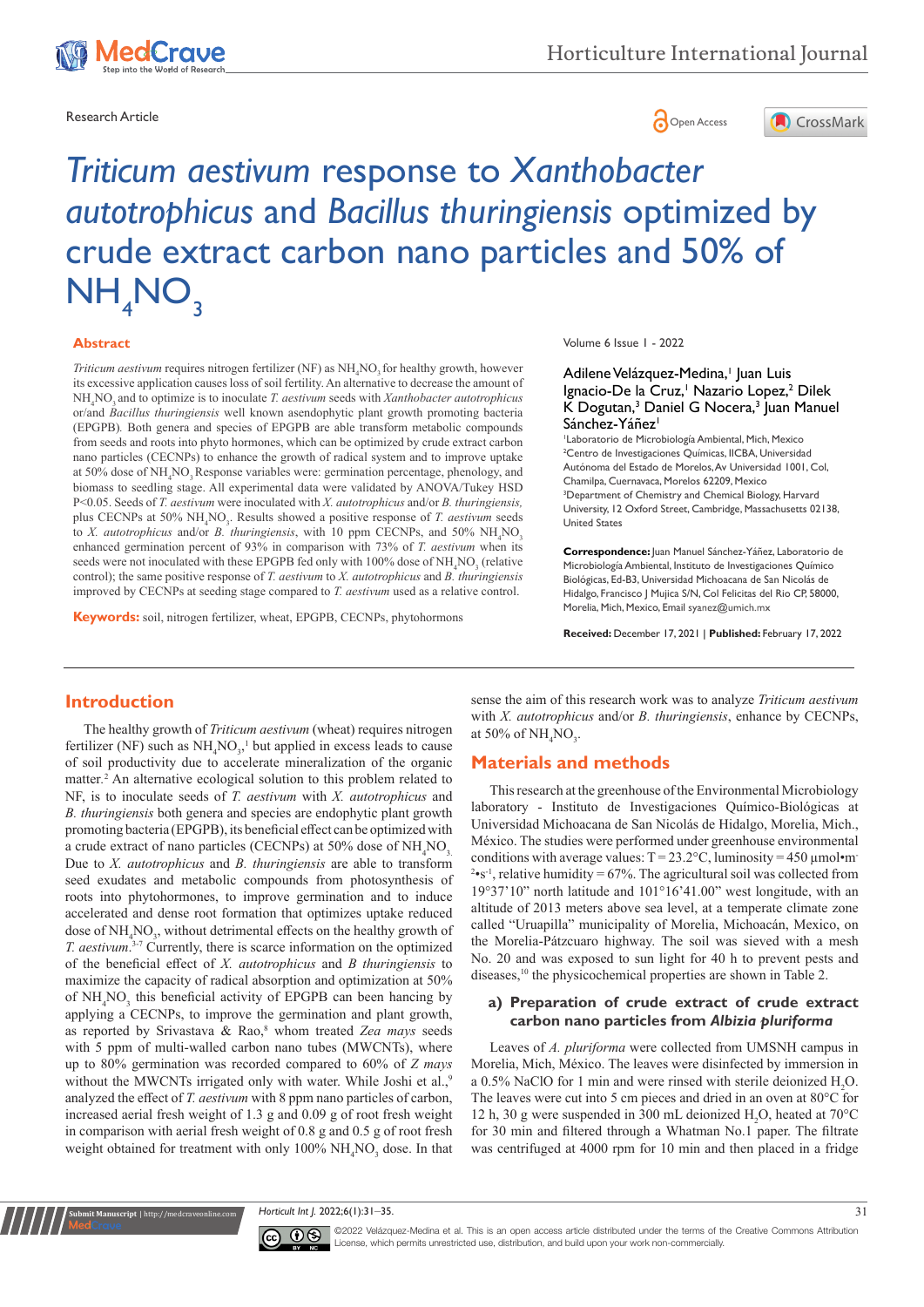at 4°C. Subsequently for the characterization of the CECNPs a JEOL JSM-6400 scanning electron microscope (SEM) from the Institute of Research in Metallurgy and Materials of the UMSNH, Morelia, Mich, Mexico was used to characterize the size and morphology of the nano particles synthesized from *A. pluriforma* according to the following procedure: dried at 100°C/12 h, then a gold film was applied to the CECNPs to allow the sample to be conductive so that the size of the nanoparticles could be analyzed. To determine the qualitative and quantitative composition of CECNPs was performed by energy dispersive spectroscopy (EDS), for this the CECNPs was dried, then analyzed using a JEOL-JSM-7600F EDS field emission microscope.

## *b) Triticum aestivum* **inoculated with** *Xanthobacter autotrophicus* **and** *Bacillus thuringiensis* **plus a crude**  extract of carbon nano particles and  $\textsf{NH}_{\,4}\textsf{NO}_{\overline{3}}$  at **50%**

*T. aestivum* seeds had a positive response to *X. autotrophicus* and *B. thuringiensis,* enhancing with CECNPs at 50% of NH<sub>4</sub>NO<sub>3</sub>. *T. aestivum* seeds were disinfected with 0.2% NaClO for 5 min, rinsed 6 times with sterile tap water and disinfected then with ethanol 70% (v/v) for 5 min. The seeds were rinsed 6 times with sterile tap water and inoculated with *X. autotrophicus* and/or *B. thuringiensis*. 10 A suspension of saline solution 0.85% of NaCl (wt/v) of 1.0 mL de *X. autotrophicus* and/or *B. thuringiensis* in a relation 1:1 (v/v) was used for every 10 seeds of *T. aestivum*, followed by treatment with 1.0 mL

of CECNPs at 10 or 20 ppm concentration, 0.85% NaCl and 0.5% (wt/v) of commercial detergent "La Corona"*MR*. The treated seeds were stirred at 200 rpm for 30min at 28°C to generate an homogeneous dispersion of CECNPs, then sown in a container with 100 g of soil (Table 2), fed with a mineral solution (MS) with recommended dose of NF as NH<sub>4</sub>NO<sub>3</sub> for *T.aestivum* as nitrogen source of following chemical composition (g/L):  $NH_4NO_3$  10;  $K_2HPO_4$ , 2.5;  $KH_2PO_4$ , 2.0;  $MgSO_4$  0.5; NaCl, 0.1; CaCl<sub>2</sub>, 0.1; FeSO<sub>4</sub> 1.0; and a microelements solution (g/L):  $H_3BO_3 2.86$ ; ZnSO4•7 $H_2O 0.22$ ; MgCl<sub>2</sub>•7 $H_2O 1.8$ , at pH = 6.8. The MS was applying to feed *T. aestivum* using a volume of 5 mL every 3 days per month to assure the field capacity at 80%. The test was carried out according to Table 1, which shows the experimental design of random blocks with 6 treatments, 2 controls and 10 repetitions, with the following conditions: Absolute control (AC), *T. aestivum* irrigated with water only; Relative Control (RC): *T. aestivum* fed with100% NH4 NO3 without *X. autotrophicus* and/or *B. thuringiensis* and all treatments: *T. aestivum* with *X. autotrophicus* and/or *B*. thuringiensis, plus 10 or 20 ppm CECNPs, at 50%  $\mathrm{NH}_{4}\mathrm{NO}_{3}$ . The variables-responses of this test were germination percentage (%) between four and ten days after sowing, phenology: plant height (PH) and root length (RL); and the biomass: aerial fresh weight/root fresh weight (AFW/RFW) and aerial dry weight/root dry weight (ADW/RDW) at seedling were analyzed at 30 days after sowing. The results were validated by ANOVA/Tukey HSD P<0.05% using the Statgraphics Centurion software.<sup>11</sup>

**Table 1** Experimental design of the response of *Triticum aestivum* to *Xanthobacter autotrophicus* and *Bacillus thuringiensis* with a crude extract carbon nano particles and 50%  $\rm NH_4NO_3^{}$  dose

| Triticum aestivum*                | <b>NH<sub>4</sub>NO</b> , (%) | Crude extract<br>carbon<br>nanoparticles | Xanthobacter<br>autotrophicus    | <b>Bacillus</b><br>thuringiensis |  |
|-----------------------------------|-------------------------------|------------------------------------------|----------------------------------|----------------------------------|--|
| Pure water, absolute control (AC) | 0%                            |                                          |                                  |                                  |  |
| $NH4NO3$ , relative control (RC)  | 100%                          |                                          |                                  |                                  |  |
| $T = 1$                           | 50%                           | 10 ppm                                   |                                  | $\ddot{}$                        |  |
| $T = 2$                           | 50%                           | 10 ppm                                   | $\ddot{}$                        |                                  |  |
| $T = 3$                           | 50%                           | 10 ppm                                   | $\begin{array}{c} + \end{array}$ | $\ddot{}$                        |  |
| $T = 4$                           | 50%                           | 10 ppm                                   |                                  |                                  |  |
| $T = 5$                           | 50%                           | 20 ppm                                   | ٠                                | $\ddot{}$                        |  |
| $T = 6$                           | 50%                           | 20 ppm                                   | $\ddot{}$                        |                                  |  |
| $T = 7$                           | 50%                           | 20 ppm                                   | $\ddot{}$                        | $\ddot{}$                        |  |
| $T = 8$                           | 50%                           | 20 ppm                                   |                                  |                                  |  |

 $*$ n = number of repetitions =  $10;T$  = treatment; inoculated with EPGPB (+); uninoculated (-)

# **Results and discussion**

Table 2 shows the physicochemical properties of soils, with analysis according to the Mexican regulation NOM-021-RECNAT-2000. The soil is slightly acidic ( $pH = 5.75$ ), with high content of organic matter of 10.44%, with texture: clay 31.08%, slit 42.00%, sand 26.92%, and classified as clay-loam soil. It contains a medium concentration of total N of 0.32%, 244.16 ppm  $NO_3^-$ , and 219.34 ppm  $PO_4^-$ .

Figure 1 shows the SEM micrographs providing the morphology and size of the CECNPs nano particles synthesized from *A. pluriforma*, which presented spherical shapes with variable size, where some tended to be dispersed while others formed aggregates (Figure 1a). Additionally, EDS analysis provided a qualitative and quantitative status of the elements that may be involved in the formation of these nano particles. The elemental profile of the CECNPs recorded an atomic percentage of carbon of 50.98%, being the main element. There was also presence of oxygen up to 30.41% atomic and some traces of magnesium, phosphorus, chlorine and potassium, confirming the formation of carbon nano particles (Figure 1b).<sup>12</sup>

**Citation:** Velázquez-Medina A, Cruz JLID, Lopez N, et al. *Triticum aestivum* response to *Xanthobacter autotrophicus* and *Bacillus thuringiensis* optimized by crude extract carbon nano particles and 50% of NH<sub>4</sub>NO<sub>3</sub>. *Horticult Int J. 2022;6(1):31–35. DOI: [10.15406/hij.2022.06.00239](https://doi.org/10.15406/hij.2022.06.00239)*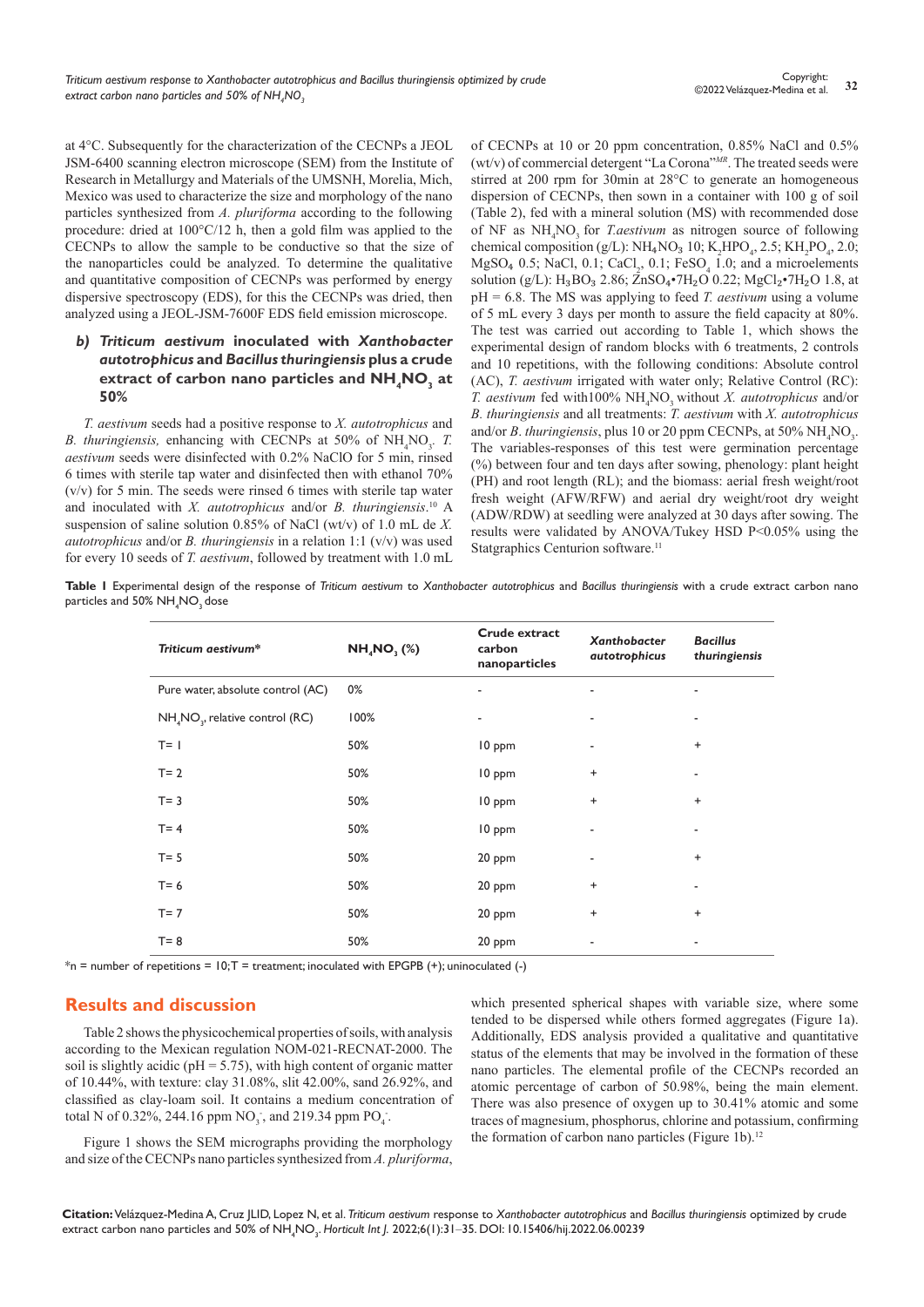**Table 2** Physicochemical properties of soil inoculated with *Xanthobacter autrotrophicus* and/or *Bacillus thuringiensis*, treated with crude extract carbon nano particles and  $50\%$  NH<sub>4</sub>NO<sub>3</sub> dose

| <b>Parameter</b>                               | <b>Value /Interpretation</b>                                    |  |  |  |
|------------------------------------------------|-----------------------------------------------------------------|--|--|--|
| pH (1:20)                                      | 5.75 moderate acid                                              |  |  |  |
| Organic matter                                 | $10.44%$ high                                                   |  |  |  |
| Cationic exchange capability                   | 11.16 Cmol/Kg not saline                                        |  |  |  |
| Electrical conductivity 1:2 (H <sub>2</sub> O) | 0.91 mS/cm not saline                                           |  |  |  |
| Texture                                        | Percentage (%) clay 31.0, slit<br>42.0, sand 26.92/ clayey slit |  |  |  |
| Apparent density $(g/cm^3)$                    | $0.72$ g/cm <sup>3</sup>                                        |  |  |  |
| Total nitrogen                                 | $0.32\%$ / medium                                               |  |  |  |
| Nitric nitrogen (ppm)                          | 244.16 ppm / medium                                             |  |  |  |
| Phosphorous ( $POa$ - ppm)                     | 219.34 ppm / medium                                             |  |  |  |
| Humidity                                       | 13.25% / low                                                    |  |  |  |



**Figure 1** Morphology and qualitative/quantitative analysis of CECNPs from *Albizia pluriforma*:

#### a) SEM micrographs and

#### b) EDS composition.

Table 3 shows 73% of germination of *T. aestivum* seeds for the relative control, 93% of germination of *T aestivum* seeds with *B. thuringiensis* and *X. autotrophicus* with 10 ppm CECNPs and 50% NH<sub>4</sub>NO<sub>3</sub>, while increasing the CECNPs concentration to 20 ppm causes a decrease in germination to 86%. This suggests that water uptake by the seeds induced the activity of  $\alpha$ -amylase that hydrolyzes amylose with the release of organic acids, amino acids and sugars,<sup>12</sup> that both *B. thuringiensis* and *X. autotrophicus* transformed in gibberellin-type phytohormons which were enhancing by the CECNPs accelerated the interruption of dormancy in the seeds.<sup>9,14-16</sup>

**Table 3** Seed germination percentage of *Triticum aestivum* with *Xanthobacter autotrophicus, Bacillus thuringiensis* crude extract carbon nanoparticles and 50%  $NH_{4}$ NO<sub>3</sub> dose

| *Triticum aestivum                                                                                              | <b>Germination</b><br>$(\%)$ |
|-----------------------------------------------------------------------------------------------------------------|------------------------------|
| Pure water, absolute control (AC)                                                                               | $66c***$                     |
| NH <sub>4</sub> NO, 100% orrelative control (RC)                                                                | 73 <sup>b</sup>              |
| B. thuringiensis, 10 ppm crude extract carbon<br>nanoparticles (CECNPs) and 50% NH <sub>4</sub> NO <sub>3</sub> | 76 <sup>b</sup>              |
| X. autotrophicus, 10 ppm CECNPs and 50% NH <sub>4</sub> NO <sub>2</sub>                                         | 76 <sup>b</sup>              |
| B. thuringiensis /X. autotrophicus, 10 ppm CECNPs and<br>50% NH <sub>4</sub> NO <sub>3</sub>                    | 93 <sup>a</sup>              |
| 10 ppm CECNPs and 50% NH <sub>4</sub> NO <sub>3</sub> solution                                                  | 80 <sup>b</sup>              |
| B. thuringiensis, 20 ppm CECNPs and 50% NH, NO,                                                                 | 80 <sup>b</sup>              |
| X. autotrophicus, 20 ppm CECNPs and 50% NH <sub>4</sub> NO <sub>2</sub>                                         | 86a                          |
| B. thuringiensis /X. autotrophicus, 20 ppm CECNPs and<br>50% NH NO,                                             | 40 <sup>d</sup>              |
| 20 ppm CECNPs and 50% NH <sub>4</sub> NO <sub>2</sub>                                                           | 46 <sup>d</sup>              |

\*n=10\*\*Different letters indicate statistical difference by ANOVA/Tukey HSD P<0.05%

Table 4 shows the phenology at seedling stage of *T. aestivum* with *X. autotrophicus*, *B. thuringiensis*, 20 ppm CECNPs and 50% of  $NH<sub>4</sub>NO<sub>3</sub>$ , where it registered 20,5 cm plant height (PH) and 16,16 cm root length (RL), numerical values with statistical difference compared to the 18,85 cm PH and 10,83 cm RL of *T. aestivum* without inoculating *X. autotrophicus*, *B. thuringiensis*, 20 ppm CECNPs with 100% of  $NH<sub>4</sub>NO<sub>3</sub>$  as a nitrogen fertilizer (NF) or relative control (RC). Related to biomass of *T. aestivum* inoculated with *X. autotrophicus*, *B.*  thuringiensis, plus 20 ppm CECNPs and 50% of NH<sub>4</sub>NO<sub>3</sub> registered 0.34 g aerial fresh weight (AFW), 0.17 g root fresh weight (RFW), 0.07 g aerial dry weight (ADW) and 0.036 g root dry weight (RDW). All these numerical values showed statistical difference compared to *T. aestivum* without *X. autotrophicus* and/or *B. thuringiensis*, not treated with CECNPs at 100% of  $NH<sub>4</sub>NO<sub>3</sub>$  or relative control (RC) with following values: 0.21 g AFW, 0.11 g RFW, 0.02 g DAW and 0.020 g RDW of It is possible that CECNPs improved the activity of *X. autotrophicus* and/or *B. thuringiensis*, converting organic compounds of the root and photosynthesis metabolism into phytohormons that induce accelerate growth of hole roots system, $2,17$ enhancing by CECBPs that maximizing the radical absorption of 50% of  $NH<sub>4</sub>NO<sub>3</sub>$ <sup>-18-21</sup> In Table 4 indicate that the positive responds of *T*. *aestivum* to *B. thuringiensis* and/or *X. autotrophicus* plus CECNPs enhancing dry aerial weight and dry root weighare higher than values observed for *T. aestivum* or relative control, which suggest that CECNPs improving the uptake of  $NH<sub>4</sub>NO<sub>3</sub>$  as a nitrogen fertilizer without the risk of losing soil productivity and might prevent pollution of the environment caused by the irrational use of nitrogen fertilizer.

*T. aestivum* had a positive response to *X. autotrophicus* and *B. thuringiensis* enhanced by ECNPCs (T1-T8) on seedling stage of growth are visually evident (Figure 2). A largest stem diameter is observed in *T. aestivum* with *X. autotrophicus* and/or *B. thuringiensis* plus ECNPCs this fact suggests that *X. autotrophicus* and *B. thuringiensis* they convert compounds of the photosynthesis metabolism into phytohormons such as auxin to induce an accelerated formation of dense roots in this way the root system enhancing the exploration capacity increased the exploration capacity of the soil

**Citation:** Velázquez-Medina A, Cruz JLID, Lopez N, et al. *Triticum aestivum* response to *Xanthobacter autotrophicus* and *Bacillus thuringiensis* optimized by crude extract carbon nano particles and 50% of NH<sub>4</sub>NO<sub>3</sub>. *Horticult Int J. 2022;6(1):31–35. DOI: [10.15406/hij.2022.06.00239](https://doi.org/10.15406/hij.2022.06.00239)*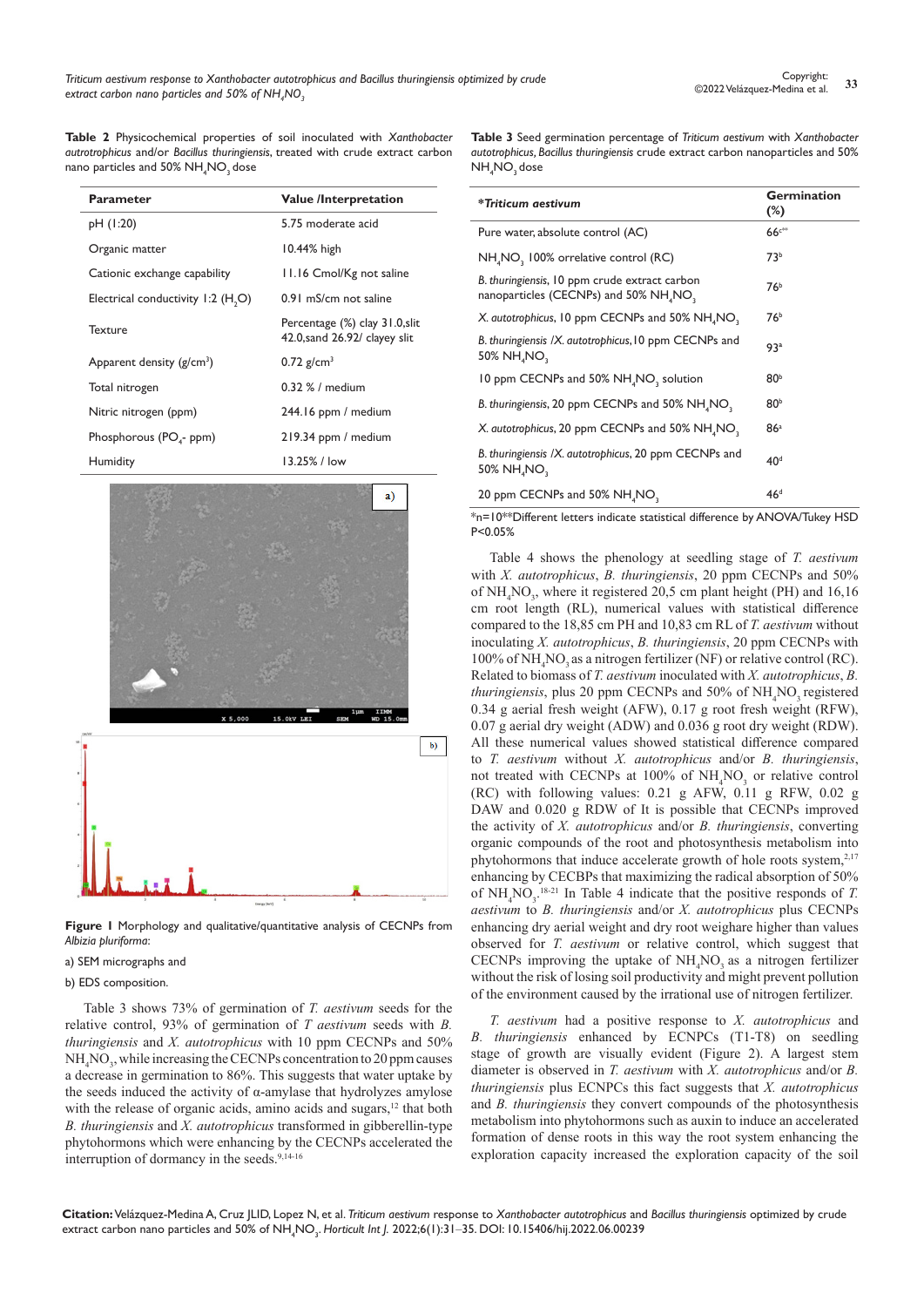improved by CECNPs for the optimization of 50% of  $NH<sub>4</sub>NO<sub>3</sub>$  in comparison to *T. aestivum* without any EPGPB, fed with 100% of NH4 NO3 regard as a relative control showing that normally *T.aestivum*

not inoculated with EPGPB was unable to effectively absorb of  $NH_{4}NO_{3}$  for better growth causing soil lost fertility and environmental pollution.9,13,17

Table 4 Phenology and biomass of Triticum aestivum with Xanthobacter autotrophicus, Bacillus thuringiensis plus crude extract carbon nano particles and 50% of  $\mathsf{NH}_4\mathsf{NO}_3$  as a nitrogen fertilizer

| * Triticum aestivum                                                                          | <b>Plant height</b><br>(cm) | Root length<br>(cm) | Fresh weight $(g)$ |                   | Dry weight $(g)$  |                      |
|----------------------------------------------------------------------------------------------|-----------------------------|---------------------|--------------------|-------------------|-------------------|----------------------|
|                                                                                              |                             |                     | Aerial             | Root              | Aerial            | Root                 |
| Pure water, absolute control (AC)                                                            | $15.33$ <sup>d**</sup>      | $9.83$ <sup>e</sup> | 0.13 <sup>d</sup>  | 0.05 <sup>d</sup> | 0.01 <sup>d</sup> | 0.015 <sup>d</sup>   |
| NH <sub>4</sub> NO <sub>2</sub> 100% or relative control (RC)                                | 18.5 <sup>b</sup>           | 10.83 <sup>e</sup>  | 0.21 <sup>c</sup>  | 0.11 <sup>c</sup> | 0.02 <sup>d</sup> | 0.020c               |
| B. thuringiensis, 10 ppm crude extract carbon nanoparticles (CECNPs)<br>and 50% of NH, NO,   | 17.66 <sup>c</sup>          | 17 <sup>a</sup>     | 0.26 <sup>c</sup>  | 0.20 <sup>a</sup> | 0.05 <sup>b</sup> | 0.026 <sup>b</sup>   |
| X. autotrophicus, 10 ppmCECNPs and 50% of NH <sub>4</sub> NO <sub>2</sub>                    | 19.83 <sup>b</sup>          | 11 <sup>d</sup>     | 0.29c              | 0.17 <sup>b</sup> | 0.05 <sup>b</sup> | 0.026 <sup>b</sup>   |
| B. thuringiensis /X. autotrophicus, 10 ppm CECNPs and 50% of NH <sub>4</sub> NO <sub>2</sub> | $21.0^a$                    | 12.66 <sup>d</sup>  | 0.31 <sup>b</sup>  | 0.18 <sup>a</sup> | 0.05 <sup>c</sup> | 0.036 <sup>a</sup>   |
| 10 ppm CECNPs and 50% of NH, NO,                                                             | 18.33 <sup>b</sup>          | 13.83 <sup>cd</sup> | 0.25c              | 0.21 <sup>a</sup> | 0.05 <sup>b</sup> | $0.033$ <sup>a</sup> |
| B. thuringiensis, 20 ppmCECNPs and 50% of NH <sub>4</sub> NO <sub>2</sub>                    | 20 <sup>a</sup>             | 15.33 <sup>b</sup>  | 0.24 <sup>b</sup>  | 0.12 <sup>b</sup> | 0.04 <sup>c</sup> | 0.031a               |
| X. autotrophicus, 20 ppmCECNPs and 50% of NH <sub>4</sub> NO <sub>3</sub>                    | 19.33 <sup>b</sup>          | 12.83 <sup>d</sup>  | 0.22c              | 0.12 <sup>b</sup> | 0.04 <sup>c</sup> | 0.027 <sup>b</sup>   |
| B. thuringiensis /X. autotrophicus, 20 ppm CECNPs and 50% NH <sub>4</sub> NO <sub>2</sub>    | $20.5^a$                    | 16.16 <sup>a</sup>  | $0.34^{a}$         | 0.17 <sup>b</sup> | 0.07 <sup>a</sup> | 0.036 <sup>a</sup>   |
| 20 ppm CECNPs and 50% of NH, NO,                                                             | 18.33 <sup>b</sup>          | 15.66 <sup>b</sup>  | 0.27 <sup>b</sup>  | 0.18 <sup>a</sup> | 0.06 <sup>°</sup> | $0.030$ <sup>a</sup> |

\*n=10; \*\* Different letters indicate statistical difference by ANOVA/Tukey HSD P<0.05%



**Figure 2** Response of *Triticum aestivum* seedling to *Xanthobacter autotrophicus* and *Bacillus thuringiensis* enhanced with a crude extract carbon nano particle and  $50\%$  NH<sub>4</sub>NO<sub>3</sub>.

 $*_{n=10}$ 

- AC = *T. aestivum* pure water
- RC = *T. aestivum* without *X. autotrophicus* and 100%  $NH_4NO_3$

T1 = *B. thuringiensis,* 10 ppm crude extract carbon nano particles (CECNPs), 50% of  $NH<sub>4</sub>NO<sub>3</sub>$ 

- T2 = *X.* autotrophicus, 10 ppm CECNPs, 50% of NH<sub>4</sub>NO<sub>3</sub>
- T3 = *B. thuringiensis/ X. autotrophicus,* 10 ppm CECNPs, 50% of NH<sub>4</sub>NO<sub>3</sub>
- $T4 = 10$  ppm CECNPs, 50% of NH<sub>4</sub>NO<sub>3</sub>
- T5 = B. thuringiensis, 20 ppm crude extract CECNPs, 50% of NH<sub>4</sub>NO<sub>3</sub>
- T6 = *X.* autotrophicus, 20 ppm CECNPs, 50% of NH<sub>4</sub>NO<sub>3</sub>
- T7 = B. thuringiensis/ *X. autotrophicus*, 20 ppm CECNPs, 50% of NH<sub>4</sub>NO<sub>3</sub>
- $T8 = 20$  ppm CECNPs, 50% of NH<sub>4</sub>NO<sub>3</sub>.

# **Conclusions**

The positive response of *T. aestivum* to *X. autotrophicus* or mixed with *B. thuringiensis* enhances the uptake of  $50\% \text{ NH}_4\text{NO}_3$  without the risk of affecting the healthy plant growth. Future studies will be performed with purified crude extract carbon nano particles to figure out which carbon nanostructure is responsible for enhancing the health growth of *T. aestivum*. It is expected that the ongoing studies might lead us to combinations in which lower doses of nitrogen fertilizer could be applied without compromising healthy growth of *T. aestivum*  and thus avoiding soil productivity and environmental pollution.

# **Acknowledgments**

We acknowledge support from a Mexico Innovation Fund grant provided by the David Rockefeller Center for Latin American Studies at Harvard University (2020-2022). To the project 2.7 (2022) from CIC-UMSNH, BIONUTRA S. A. de C.V., Maravatío, Mich., México.

# **Conflicts of interest**

The author declares there is no conflict of interest.

### **References**

- 1. [Araujo V, Amarilla D, Melgarejo M, et al. Efecto del fraccionamiento](http://sociedadcientifica.org.py/ojs/index.php/rscpy/article/view/91)  [del nitrógeno en las características agronómicas del trigo.](http://sociedadcientifica.org.py/ojs/index.php/rscpy/article/view/91) *Revista de la [Sociedad Científica del Paraguay](http://sociedadcientifica.org.py/ojs/index.php/rscpy/article/view/91)*. 2020;25(1):41–48.
- 2. [Martínez Viera R, Dibut B, Yoania R. Efecto de la integración de](http://scielo.sld.cu/scielo.php?script=sci_arttext&pid=S0258-59362010000300009)  [aplicaciones agrícolas de biofertilizantes y fertilizantes minerales sobre](http://scielo.sld.cu/scielo.php?script=sci_arttext&pid=S0258-59362010000300009)  [las relaciones suelo-planta.](http://scielo.sld.cu/scielo.php?script=sci_arttext&pid=S0258-59362010000300009) *Cultivos Tropicales*. 2010;31(3):27–31.
- 3. [Martínez Trujillo MA, García-Rivero M. Revisión: Aplicaciones](https://www.virtualpro.co/biblioteca/revision-aplicaciones-ambientales-de-microorganismos-inmovilizados)  [ambientales de microorganismos inmovilizados.](https://www.virtualpro.co/biblioteca/revision-aplicaciones-ambientales-de-microorganismos-inmovilizados) *Revistamexicana de ingenieríaquímica*[. 2012;11\(1\):55–73.](https://www.virtualpro.co/biblioteca/revision-aplicaciones-ambientales-de-microorganismos-inmovilizados)
- 4. [Zahid M. Isolation and identification of indigenous plant growth promoting](https://pubmed.ncbi.nlm.nih.gov/25852667/)  [rhizobacteria from Himalayan region of Kashmir and their effect on](https://pubmed.ncbi.nlm.nih.gov/25852667/)  [improving growth and nutrient contents of maize \(](https://pubmed.ncbi.nlm.nih.gov/25852667/)*Zea mays* L.). *Frontiers [in Microbiology](https://pubmed.ncbi.nlm.nih.gov/25852667/)*. 2015;6:207.

**Citation:** Velázquez-Medina A, Cruz JLID, Lopez N, et al. *Triticum aestivum* response to *Xanthobacter autotrophicus* and *Bacillus thuringiensis* optimized by crude extract carbon nano particles and 50% of NH<sub>4</sub>NO<sub>3</sub>. *Horticult Int J. 2022;6(1):31–35. DOI: [10.15406/hij.2022.06.00239](https://doi.org/10.15406/hij.2022.06.00239)*